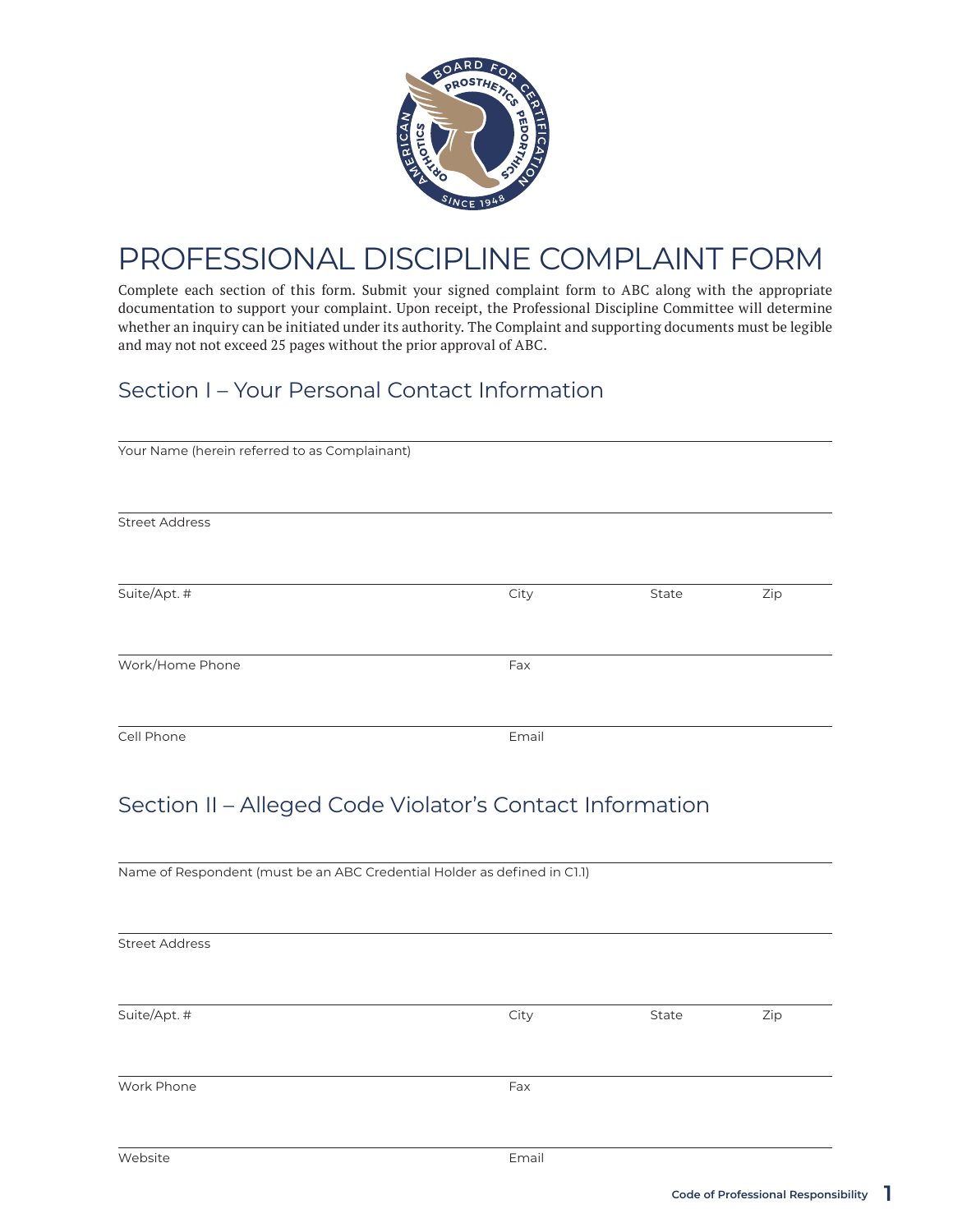### Section III – Alleged Code Violation

Cite specific Code(s) alleged to have been violated, example C2.1 or C3.1:



# Section IV – Specific Complaint Details

Cite the nature of your complaint including specific dates and events. (Please use a separate sheet of paper if necessary. Supplemental attachments must be signed and dated.)